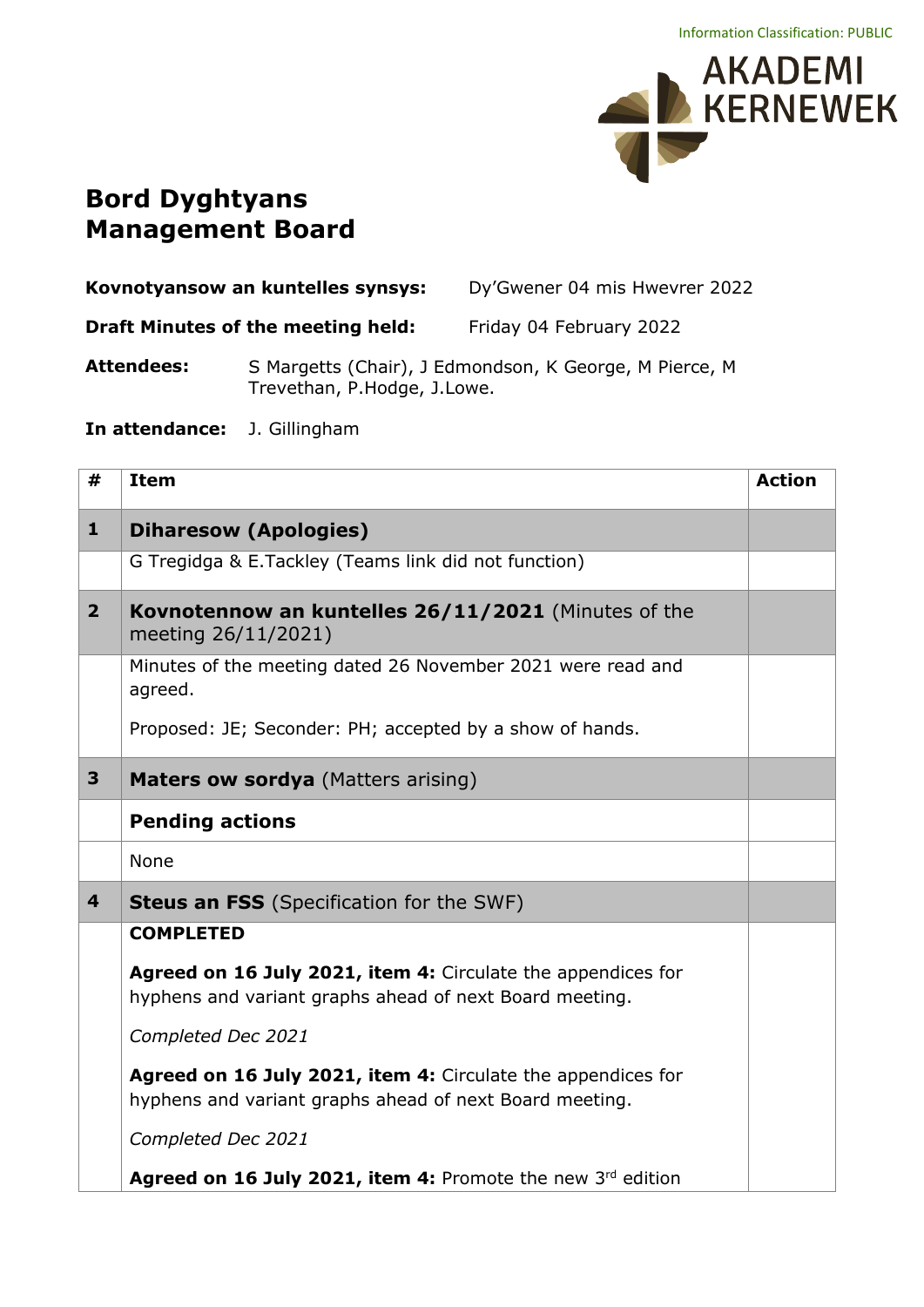| #<br><b>Item</b>                                                                                                                                                                                                                                                                                                                                           | <b>Action</b> |
|------------------------------------------------------------------------------------------------------------------------------------------------------------------------------------------------------------------------------------------------------------------------------------------------------------------------------------------------------------|---------------|
| specification by sharing with Rosweyth and teachers.                                                                                                                                                                                                                                                                                                       |               |
| Posted on Cornish Language Office and Rosweyth social media,<br>discussed at Cornish Language Forum November 2021, and Rosweyth<br>meeting in November 2021. Complete                                                                                                                                                                                      |               |
| <b>OUTSTANDING ACTIONS</b>                                                                                                                                                                                                                                                                                                                                 |               |
| Research paper 'Proposal for a joined-up SWF' - The Board<br>agreed on 18 September 2020 (item 9) to re-consider the proposal<br>after completion of the full 3 <sup>rd</sup> edition of the SWF specification.                                                                                                                                            |               |
| Hyphens and Variants - appendices to the SWF Specification:<br>An Extraordinary Board meeting was held on Friday 17 December<br>2021 to discuss the hyphen and variant graph addendums to the 3rd<br>edition SWF Specification. MT to write up notes of meeting and<br>present revised papers to Board.                                                    | <b>MT</b>     |
| Users Guide to SWF: Having agreed the SWF specification, the<br>Board agreed on 26 November to produce a simplified guide to the<br>SWF specification for students. MT to draft in spring 2022.                                                                                                                                                            | <b>MT</b>     |
| 5<br><b>Governans</b> (Governance)                                                                                                                                                                                                                                                                                                                         |               |
| <b>Pending actions</b>                                                                                                                                                                                                                                                                                                                                     |               |
| <b>Panel Membership</b>                                                                                                                                                                                                                                                                                                                                    |               |
| MT to email all existing Panel members asking each to confirm<br>$\bullet$<br>their willingness to continue as a Panel member and comply with<br>the Panel remit and policy. Members of previous Dictionary Panel<br>will be asked to confirm willingness to continue as members of the<br>Terminology Panel and to invite 4-5 members of a new Dictionary | <b>MT</b>     |
| Panel with a narrower, technical function of proofreading and<br>checking compliance with SWF.                                                                                                                                                                                                                                                             | МT            |
| <b>Panel Policies</b>                                                                                                                                                                                                                                                                                                                                      |               |
| Panel policies had been reviewed at the Special Meeting in<br>٠<br>December 2021 and 3 will be presented to Board for approval in<br>March.                                                                                                                                                                                                                | <b>MT</b>     |
| Terminology - this policy has been revised to make clear the<br>٠<br>priorities of the Panel and the process. Revised Policy document<br>approved.                                                                                                                                                                                                         |               |
| <b>Budget</b>                                                                                                                                                                                                                                                                                                                                              |               |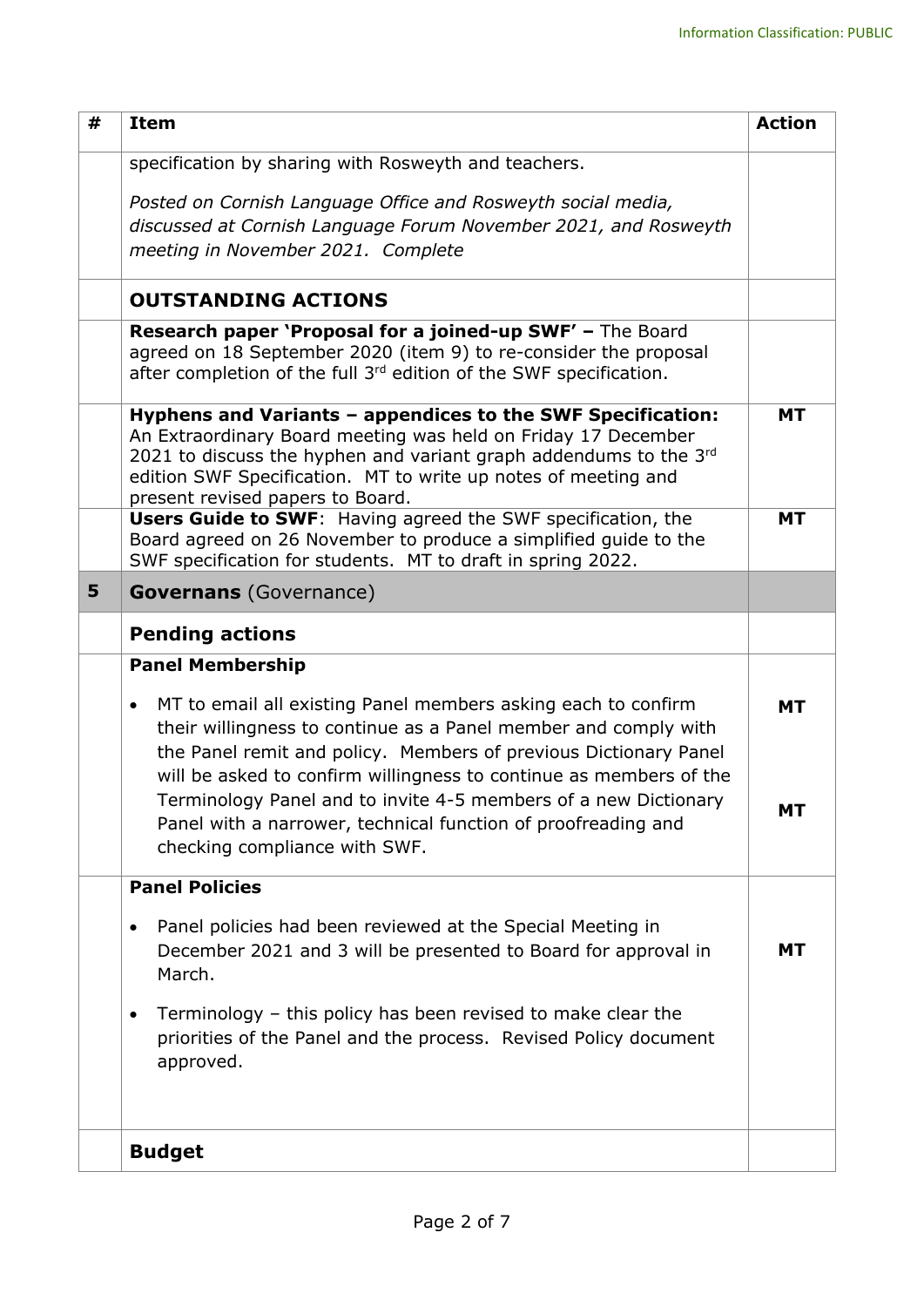| # | <b>Item</b>                                                                                                                                                                                                                                                                                                                                                                                                                                                                                                                                                                         | <b>Action</b>          |
|---|-------------------------------------------------------------------------------------------------------------------------------------------------------------------------------------------------------------------------------------------------------------------------------------------------------------------------------------------------------------------------------------------------------------------------------------------------------------------------------------------------------------------------------------------------------------------------------------|------------------------|
|   | No update from CC on expenditure 2021/22 and Cornish language<br>budget had not yet been set for 2022/23. MT to report to March 2022<br>Board.<br>Request for financial contribution to Transliteration (Kemmyn to SWF)<br>programme. Board considered that the Kesva or Kylgh should be<br>approached first as all Akademi work is in SWF already. If no other<br>group is willing to support the programme, AK may consider funding<br>completion of the programme to include all SWF spec changes up to<br>2021 3rd edition and to produce a sample of literature for the online | <b>MT</b><br><b>MT</b> |
|   | Corpus Search.                                                                                                                                                                                                                                                                                                                                                                                                                                                                                                                                                                      |                        |
|   | Work plan 21/22- update                                                                                                                                                                                                                                                                                                                                                                                                                                                                                                                                                             |                        |
|   | Most actions in the work plan are progressing to schedule with only<br>two 'Red' items:                                                                                                                                                                                                                                                                                                                                                                                                                                                                                             |                        |
|   | History Student Placement - No student had picked an AK project<br>$\bullet$<br>placement this year so this action cannot proceed.                                                                                                                                                                                                                                                                                                                                                                                                                                                  |                        |
|   | Grammar advice - the Board had agreed for the Research Panel to<br>$\bullet$<br>provide advice to the Translation Service on grammar, and the<br>Board would monitor the flow of work to assess whether a<br>grammar panel was required. MT to circulate current grammar<br>issues logged by the Translation Service for Research Panel to<br>consider and Board to assess in March.                                                                                                                                                                                                | <b>MT</b>              |
|   | <b>Digital Framework</b>                                                                                                                                                                                                                                                                                                                                                                                                                                                                                                                                                            |                        |
|   | Following advice from Digital Skills Partnership, the draft Digital<br>Framework will be sent to key partners in Cornwall for comment in<br>Feb/March.                                                                                                                                                                                                                                                                                                                                                                                                                              | <b>MT</b>              |
| 6 | Pennskol Karesk (Exeter University)                                                                                                                                                                                                                                                                                                                                                                                                                                                                                                                                                 |                        |
|   | <b>Kernewek module</b>                                                                                                                                                                                                                                                                                                                                                                                                                                                                                                                                                              |                        |
|   | The University has confirmed that the undergraduate module in<br>Kernewek will continue in 2022/23 and that an intermediate module<br>would also be developed. The Board thanked Kensa Broadhurst for<br>her work in developing the course.                                                                                                                                                                                                                                                                                                                                         |                        |
|   | Socio-linguistic research unit                                                                                                                                                                                                                                                                                                                                                                                                                                                                                                                                                      | <b>PH</b>              |
|   | Lucy Ellis has prepared a survey on the use of dialect. She has met<br>with KG and intends to meet with PH to consider structural borrowings                                                                                                                                                                                                                                                                                                                                                                                                                                        |                        |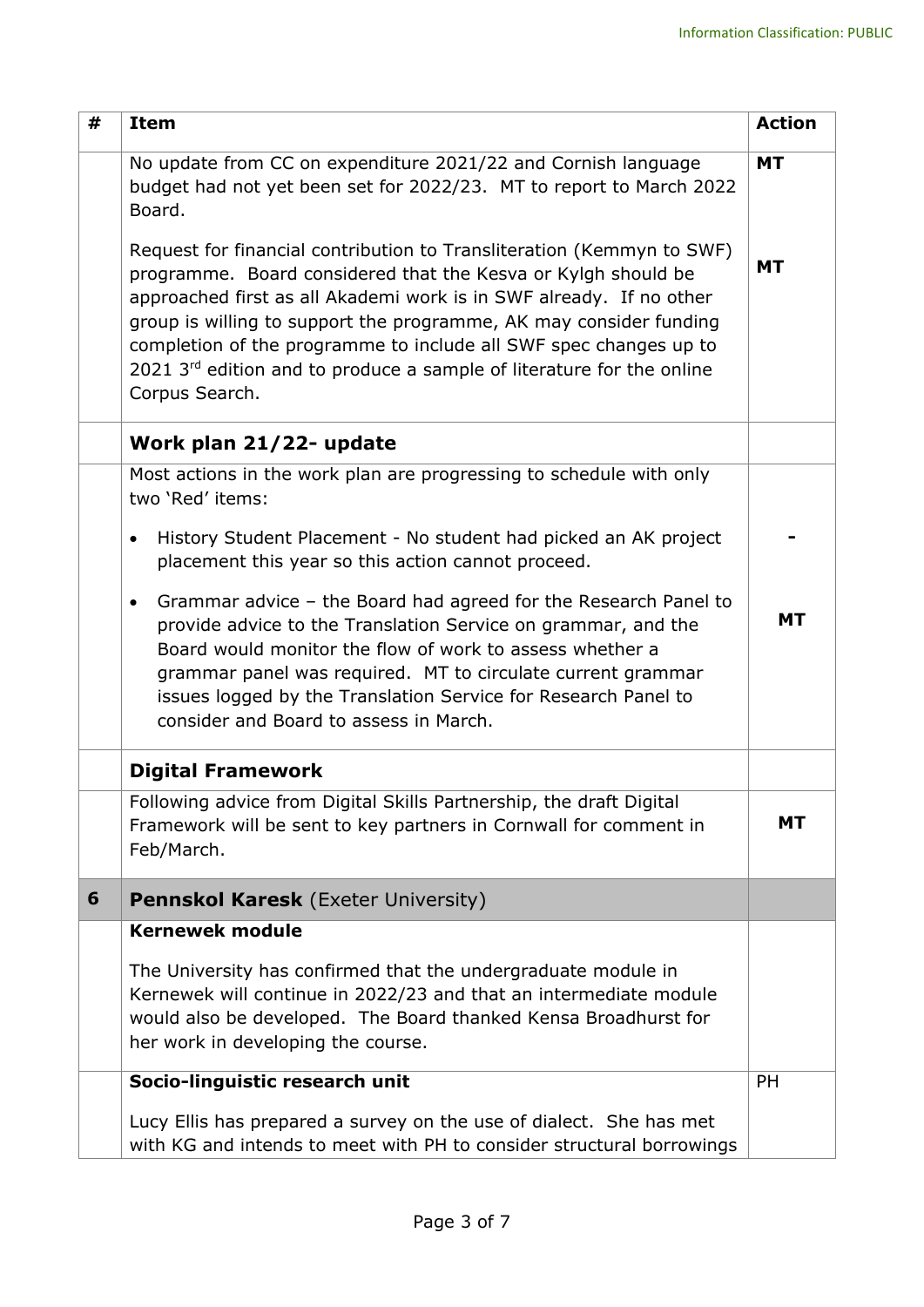| #                       | <b>Item</b>                                                                                                                                                                                                                                                                                                                                    | <b>Action</b>       |
|-------------------------|------------------------------------------------------------------------------------------------------------------------------------------------------------------------------------------------------------------------------------------------------------------------------------------------------------------------------------------------|---------------------|
|                         | from Kernewek in the dialect in patterns of speech.                                                                                                                                                                                                                                                                                            |                     |
| $\overline{\mathbf{z}}$ | <b>Nowydhheansow an Panellow</b> (Panel updates)                                                                                                                                                                                                                                                                                               |                     |
| a                       | <b>Dictionary</b>                                                                                                                                                                                                                                                                                                                              |                     |
|                         | <b>Panel membership</b>                                                                                                                                                                                                                                                                                                                        | <b>MT</b>           |
|                         | MT to write to members of the previous Panel to check that they wish<br>to be members of the Terminology Panel, and MT to invite 4-5<br>volunteers to form the new Dictionary Panel under the new remit, ie<br>proofreading, compliance with SWF, expanding entries provided by<br>the Terminology Panel.                                      |                     |
|                         | <b>Online dictionary website</b>                                                                                                                                                                                                                                                                                                               | <b>MT</b>           |
|                         | Bangor University has provided code for a plug-in to show nearest A-Z<br>words on the left had side of the results webpage. Web consultant<br>has been asked to develop and publish this by 31 March.                                                                                                                                          |                     |
|                         | App version of online dictionary                                                                                                                                                                                                                                                                                                               | <b>MT</b>           |
|                         | Bangor University has been commissioned to produce an app of the<br>AK dictionary by March 2022.                                                                                                                                                                                                                                               |                     |
|                         | Dictionary database issues (Maes T fields - parts of speech,                                                                                                                                                                                                                                                                                   |                     |
|                         | disambiguation, etc)                                                                                                                                                                                                                                                                                                                           |                     |
|                         | Ongoing - focus had been on inputting Term lists Nov-Jan.                                                                                                                                                                                                                                                                                      |                     |
| $\mathbf b$             | <b>Termonieth</b> (Terminology)                                                                                                                                                                                                                                                                                                                |                     |
|                         | New subject areas for research                                                                                                                                                                                                                                                                                                                 |                     |
|                         | Priority - Failed searches from the online dictionary: Bangor<br>$\bullet$<br>University provided approximately 100,000 unsuccessful dictionary<br>searches (out of 2m searches) in Nov 2021. SR has filtered out<br>repeat searches, spelling mistakes and phrases. Term Panel to<br>prioritise research for the first 1,000 failed searches. | <b>TERM</b>         |
|                         | Financial terms - the Translation Service needs a basic set of<br>$\bullet$<br>words for financial terms, particularly for use in Council and charity<br>documents.                                                                                                                                                                            | MT /<br><b>TERM</b> |
|                         | Term lists already approved by the Board and published for                                                                                                                                                                                                                                                                                     |                     |
|                         | consultation:                                                                                                                                                                                                                                                                                                                                  |                     |
|                         | 22/07/2020 Unsuccessful dictionary searches                                                                                                                                                                                                                                                                                                    |                     |
|                         | 22/07/2020 Various terms<br>17/08/2020 Various terms                                                                                                                                                                                                                                                                                           |                     |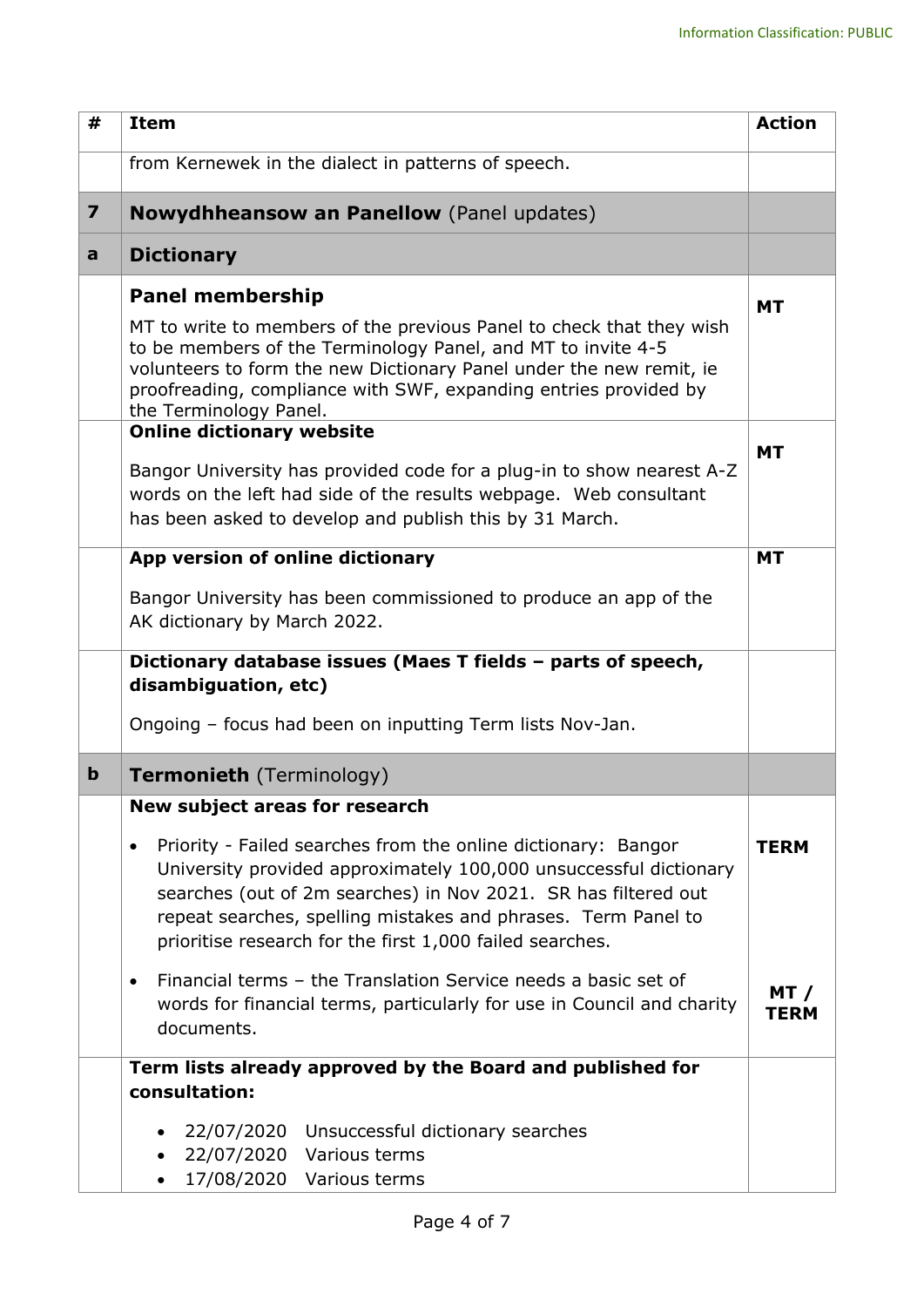| #           | <b>Item</b>                                                                                                                                                                                                                                                                                                                                         | <b>Action</b> |
|-------------|-----------------------------------------------------------------------------------------------------------------------------------------------------------------------------------------------------------------------------------------------------------------------------------------------------------------------------------------------------|---------------|
|             | 28/08/2020 Tree species<br>$\bullet$                                                                                                                                                                                                                                                                                                                |               |
|             | 14/08/2021<br>Morrab Gardens plant species<br>$\bullet$                                                                                                                                                                                                                                                                                             |               |
|             | 09/09/2021<br>Fish species<br>18/09/2021 Various terms                                                                                                                                                                                                                                                                                              |               |
|             | $\bullet$<br>17/11/2021 10,000 common words, letter 'C'                                                                                                                                                                                                                                                                                             |               |
|             |                                                                                                                                                                                                                                                                                                                                                     |               |
|             | New lists of terms for approval by the Board:                                                                                                                                                                                                                                                                                                       |               |
|             | Glaciation                                                                                                                                                                                                                                                                                                                                          |               |
|             | Baby terms                                                                                                                                                                                                                                                                                                                                          |               |
|             | <b>ACTION: Approved</b>                                                                                                                                                                                                                                                                                                                             | <b>SR</b>     |
| $\mathbf c$ | Henwyn Tyller (Place-names)                                                                                                                                                                                                                                                                                                                         |               |
|             | DEFERRED ACTION, 19 March 2021, item 6c: MT to enquire with<br>place-name site developer about exporting reports of recent entries in<br>the database.                                                                                                                                                                                              | <b>MT</b>     |
|             | <b>Place Name Database and Website</b>                                                                                                                                                                                                                                                                                                              |               |
|             | There was a request for an updated developers' guide on using<br>Cornish in development names for Address Management. The<br>Language Office has updated the Developers Guide and this will be<br>sent to local councils in March.                                                                                                                  | <b>MT</b>     |
|             | JE has reviewed the place name database, ensuring entries are<br>consistent with full element information and correcting parish<br>locations as far as possible. This had been a massive task given that<br>the database had been developed over a decade. JE now reviewing<br>the 'infrastructure' category which has been applied inconsistently. | <b>JE</b>     |
|             | The Board asked whether the database could be linked to the CC<br>Heritage Environment Register which is very informative. MT to ask<br>CC Environment.                                                                                                                                                                                             | <b>MT</b>     |
|             | Gorsedh 2022 booklet                                                                                                                                                                                                                                                                                                                                | <b>JE</b>     |
|             | The location of Gorsedh 2022 has been changed to Hayle and the<br>Panel is on track to complete the place name research by April 2022.                                                                                                                                                                                                              |               |
|             | <b>Revisions to Policy Document</b>                                                                                                                                                                                                                                                                                                                 |               |
|             | Carbis Bay - Porthrepter in policy note, Porthreptor on Akademi<br>website. Both are attested, but agreed that Porthreptor should be<br>used for consistency.                                                                                                                                                                                       |               |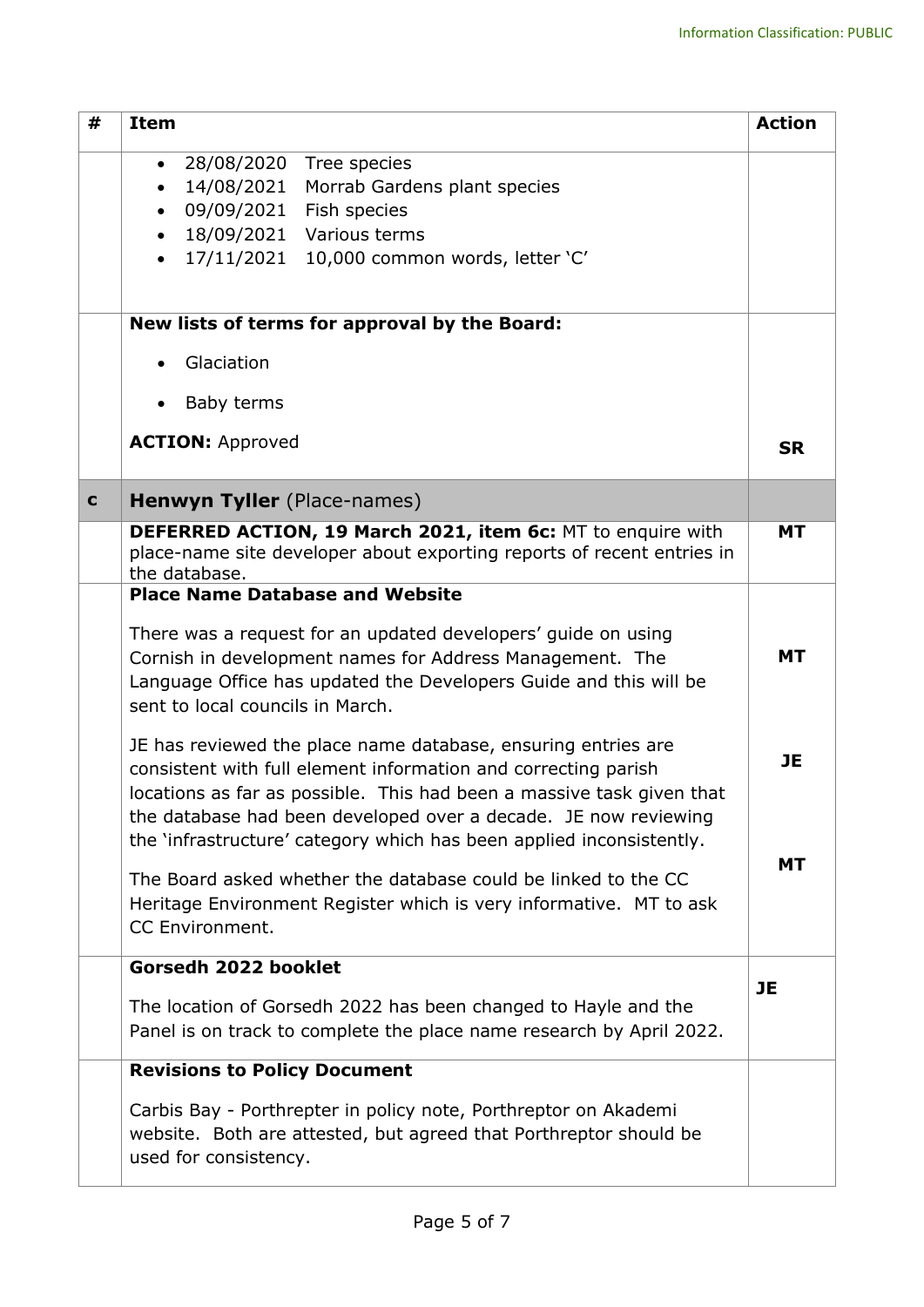| #           | <b>Item</b>                                                                                                                                                                                                                                                                                                                                                                                                                       | <b>Action</b>             |
|-------------|-----------------------------------------------------------------------------------------------------------------------------------------------------------------------------------------------------------------------------------------------------------------------------------------------------------------------------------------------------------------------------------------------------------------------------------|---------------------------|
|             | York - Evrek in policy note, but sometimes appears as Evrok. Agreed<br>that Evrek should be used.                                                                                                                                                                                                                                                                                                                                 |                           |
|             | <b>Other enquiries</b>                                                                                                                                                                                                                                                                                                                                                                                                            |                           |
|             | Researching names for Broadmoor development, Saltash                                                                                                                                                                                                                                                                                                                                                                              |                           |
| $\mathbf d$ | <b>Hwithrans</b> (Research)                                                                                                                                                                                                                                                                                                                                                                                                       |                           |
|             | Gender 1: General terms, suffixes and pronouns                                                                                                                                                                                                                                                                                                                                                                                    |                           |
|             | ACTION, 24 September 2021, item 7b: Publish the gender paper<br>above as a discussion paper, presenting the proposals to the<br>community.                                                                                                                                                                                                                                                                                        |                           |
|             | Research Panel has produced a full note of the discussions since June<br>2021. The Board requested a summary note to inform Cornish<br>speakers of the options for use (rather than the existing presentation<br>of evidence).                                                                                                                                                                                                    | <b>MT</b>                 |
|             | Gender 2 - Gender-neutral suffixes for professions                                                                                                                                                                                                                                                                                                                                                                                |                           |
|             | DEFERRED ACTION, 22 January 2021, item 6d: Research Panel to<br>consider the gender paper further, specifically the use of suffixes such<br>as <-or> and <-er> with a view to agreeing a gender-neutral suffix<br>for application to new terms for professions that are published by the<br>Akademi.                                                                                                                              | <b>RSRCH</b><br><b>MT</b> |
|             | ACTION, 24 September 2021, item 7b: Add job titles as a discussion<br>item on the next agenda.                                                                                                                                                                                                                                                                                                                                    |                           |
|             | General                                                                                                                                                                                                                                                                                                                                                                                                                           |                           |
|             | Currently researching words containing 'eu'<br>$\bullet$                                                                                                                                                                                                                                                                                                                                                                          | MТ                        |
|             | Terminology Panel Policy Paper contains notes on suffixes. Board<br>$\bullet$<br>asked for research on use of suffixes '-us' and '-el' (for English '-<br>ous' and '-ful'). MT to forward request to research to KG                                                                                                                                                                                                               | /KG                       |
|             | Grammar                                                                                                                                                                                                                                                                                                                                                                                                                           |                           |
|             | The Translation Service had asked the Akademi to provide support<br>and advice on difficult grammatical issues. The Board had agreed to<br>allocate grammatical questions to the Research Panel first of all. The<br>Board would monitor the volume and complexity of requests and set<br>up a new Panel if the work justified it. Grammar advice would use the<br>reference numbering system in the Grammar of Modern Cornish by |                           |